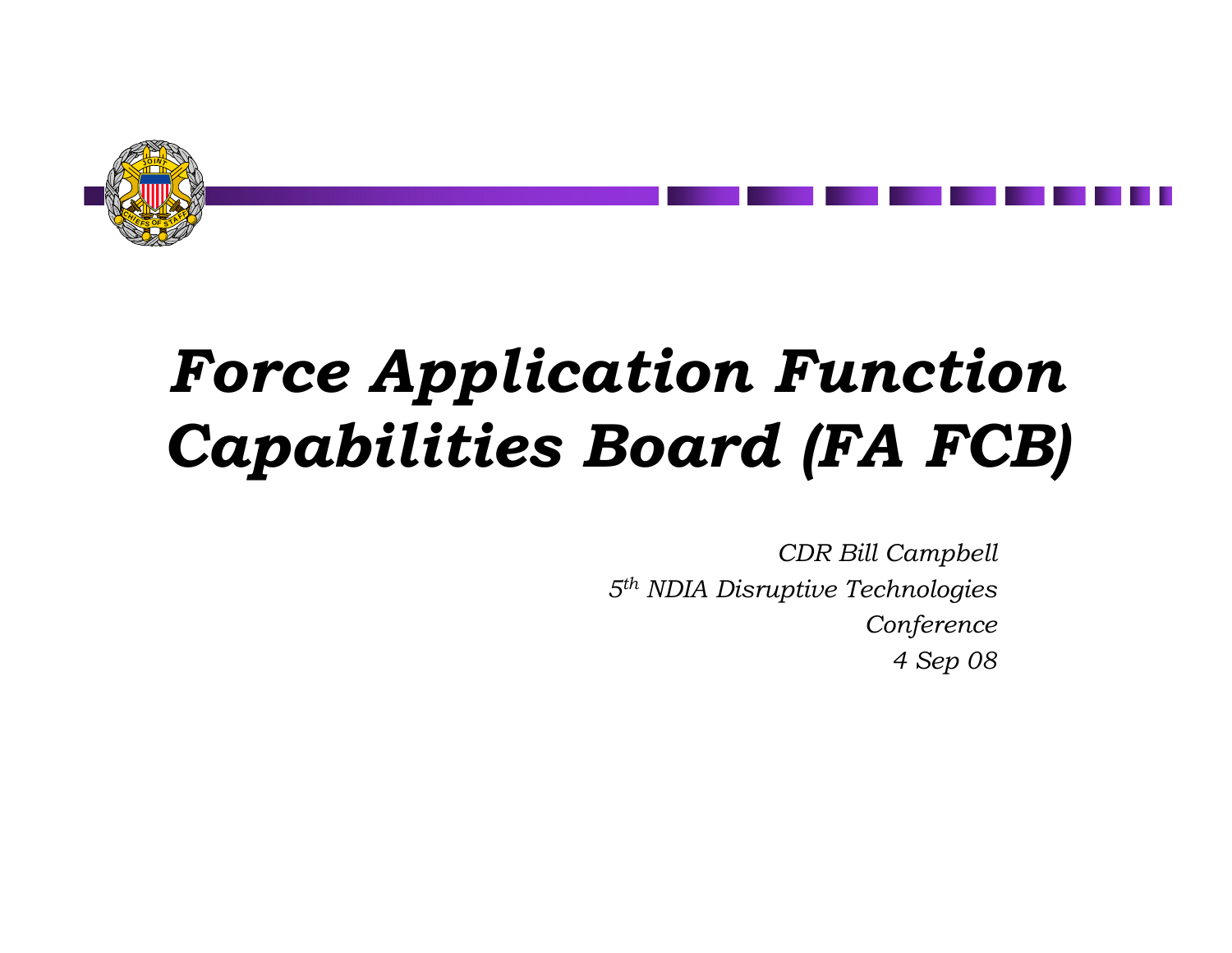



- Where does FA FCB fit into JCIDS?
- What does FA FCB do?
- Concerns re: Red Disruptive Technologies (capabilities too …)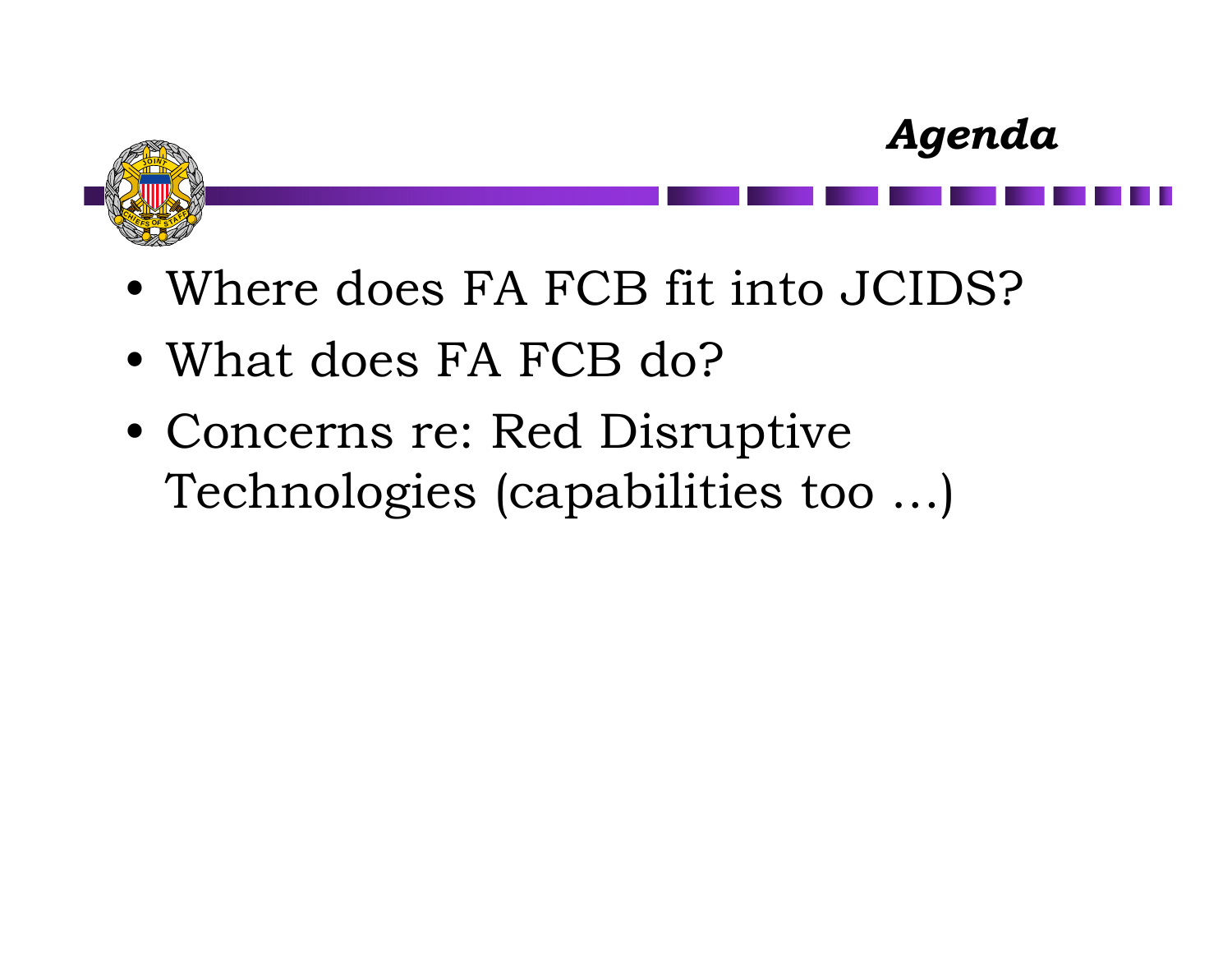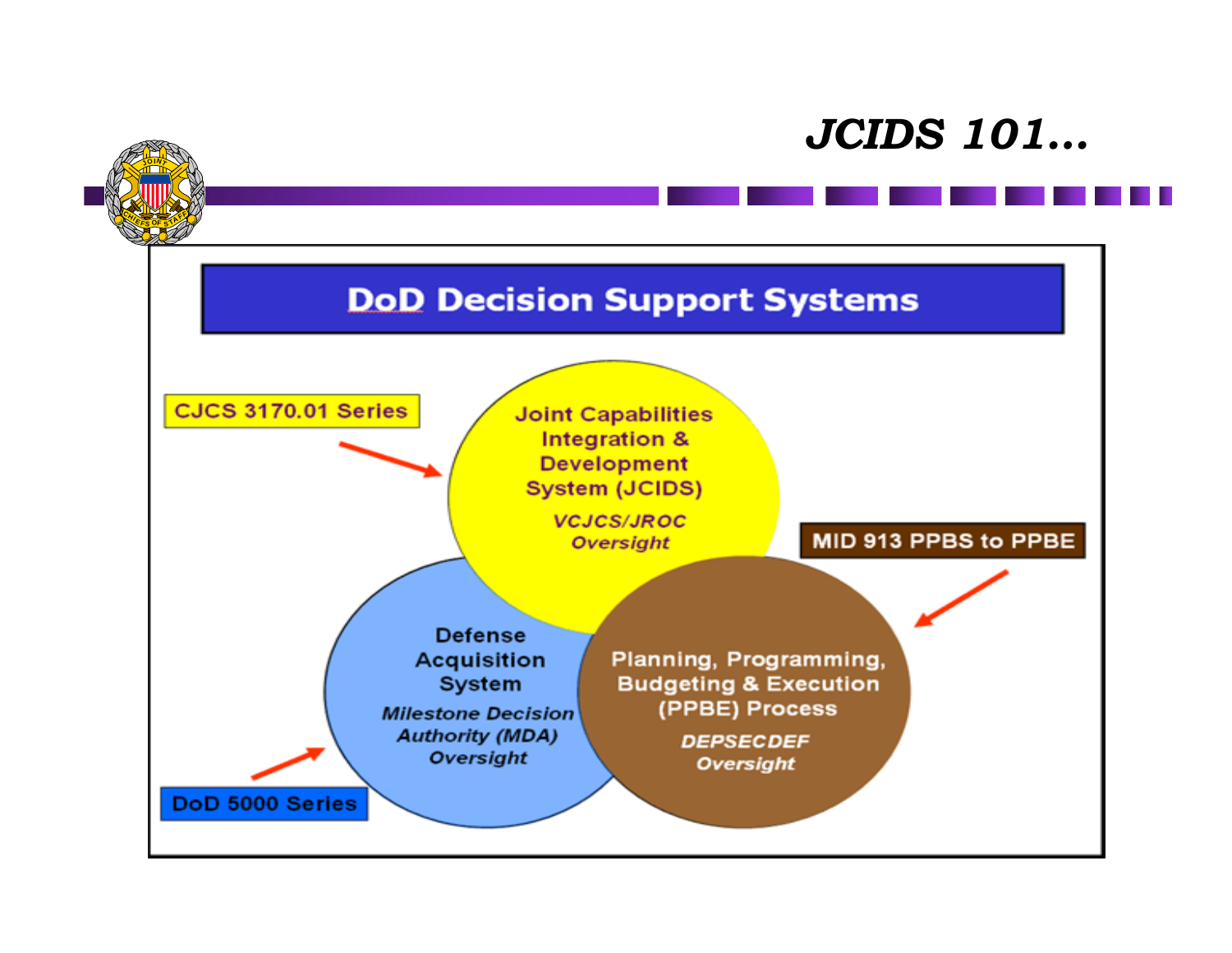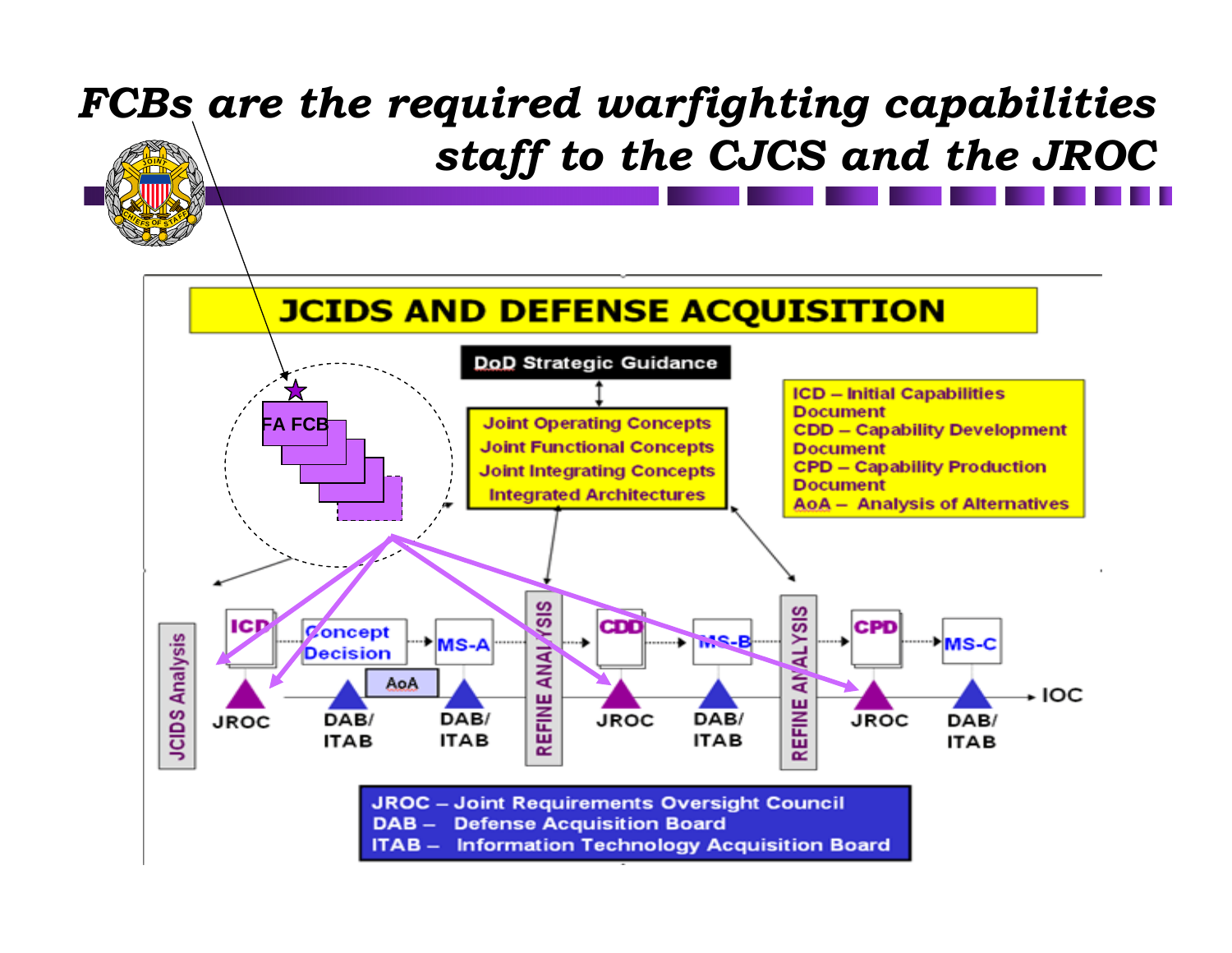



- FCB Mission to integrate stakeholder views … ensure DOD can execute assigned missions
	- – Provide assessments and recommendations, assess alternatives, minimize duplication of effort, provide oversight
- Membership
	- – Principals are: Service reps, Joint Staff, COCOMs, AT&L, PA&E, and NII
	- – Additional members as needed (at FCB Chair discretion)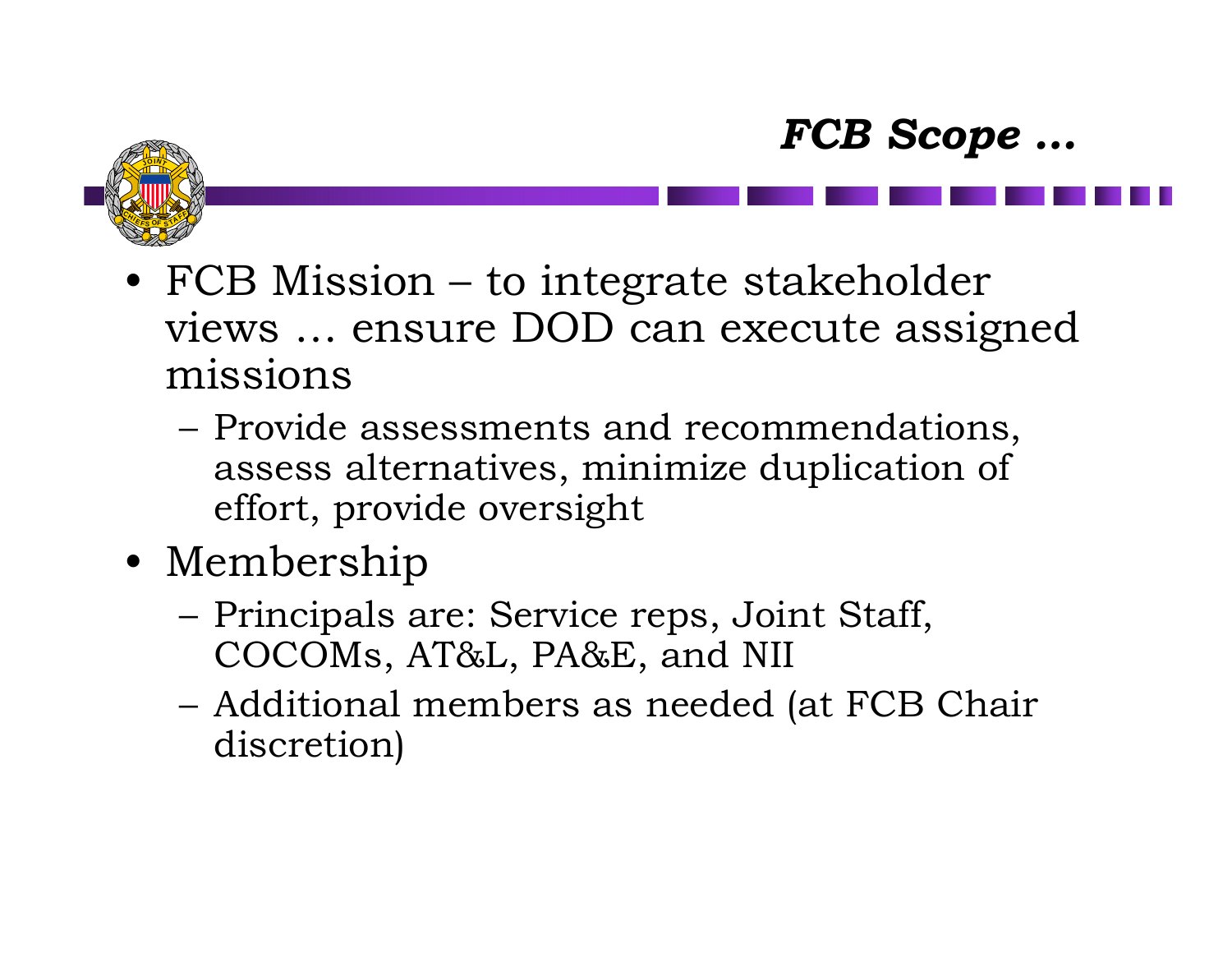## *FA FCB Portfolio*



### **Force Application FCB**: Identify, assess and prioritize programmed, projected and potential force application capability needs

#### • **Maneuver**

- Land combat operations
- Maritime combat operations
- Air combat operations
- Space combat operations
- **Engagement – Kinetic**
	- Conventional attack
	- Nuclear attack
	- Close combat
	- Joint fire support
- • **Engagement – Non-kinetic**
	- PsyOps
	- EA/DE
	- Computer network attack